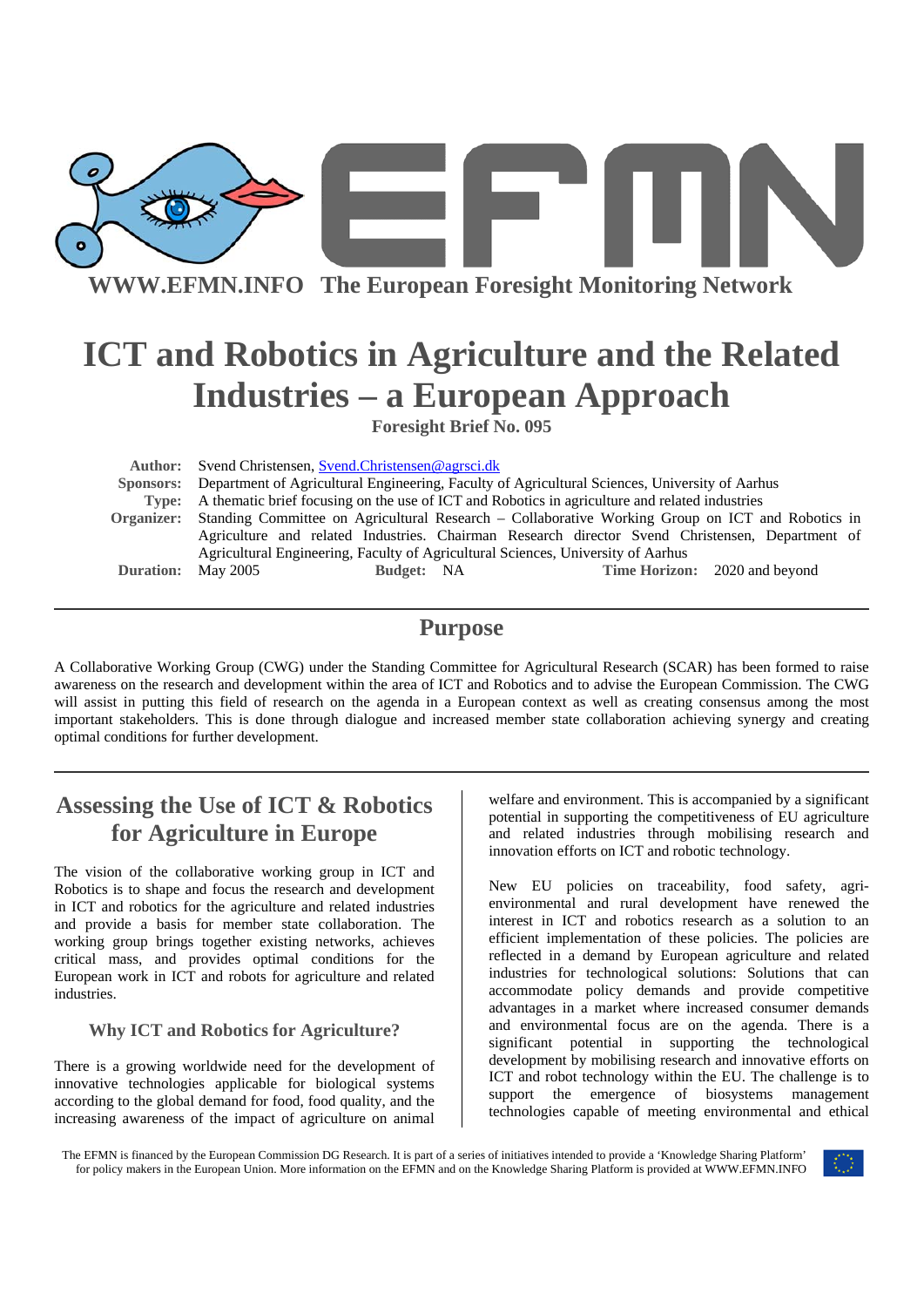requirements while promoting efficiency and a healthy work environment. Biosystems management technologies that can e.g. enhance the surveillance of crop and animals thereby optimising the quality and output or technologies that can minimize the effect from animal waste - odour, gas emissions, leaching etc. - through a more efficient and precise handling of the resource. The knowledge bases that exist in the implicated research areas will through a closer cooperation and

## **Benefits Expected from Joint Agricultural Research**

The fundamental technologies play an increasingly important role in European national strategic research priorities and should be expected to do so in FP7 as well. There is a considerable scope for increasing member state collaboration and many reasons for doing so, including:

- Agriculture and the food industry in the member states face largely the same problems, and often initiate research and development in ICT and robotics independently of each other to solve these problems. The member states can benefit from collaboration in R&D and by **using each other's results**.
- Increasing demands for **traceability** are a threat to the free trade of food products in Europe, unless common solutions can ensure an efficient use of ICT and robotics in the exchange of products between member states.
- **Legislation** related to agricultural subsidies, environmental regulation, traceability, food safety, etc. is largely enacted at the EU level and efficient support of these policies requires coordinated research on ICT support.
- The costs of research and development in the field of knowledge intensive ICT and robotics are very high. There is a considerable scope for improving the **R&D efficiency** by cooperation between member states.
- Different expertise, research data and research facilities exist in different countries so international collaboration would allow an **integrated approach** to R&D issues.
- **Increasing the market presence** through collaboration between member states will provide improved opportunities for profitable R&D in agricultural ICT and robotics.
- National funding of R&D in agricultural ICT and robotics are often insufficient and difficult to obtain. However, an increased international collaboration may **well stimulate national funding** as well.
- EU agricultural machinery development is under pressure from producers outside the EU and there is a need for renewed European focus on the **next generation robotics** solutions that support key EU policies.

coordination be able to achieve a synergy that can create new innovative solutions in the applied research and production of the sector. The added value will be created through interprofessional network and the large growth potential of SMEs that can develop high-technological solutions in the cross field between biology and engineering, an area where the EU has the potential to take the lead.

ICT and robotics will ensure the productivity and **minimize the negative environmental impact** of the sector

## **Agricultural Research at EU Level**

The Standing Committee for Agricultural Research – SCAR was established by the regulation (EEC) No. 1728/74 of the Council of 27 June 1974 on the coordination of agricultural research. SCAR advises the Commission in the field of the coordination of research in agriculture. SCAR management was in the middle of 2004 transferred to the European Commission DG (Directorate General) Research and a new more flexible SCAR was introduced to enable better cooperation and coordination in view of the European Research area within the agriculture sector.

#### **Towards a Knowledge-based Bio-Economy**

The working group of SCAR proposed 11 themes for collaborative working groups - CWGs. Denmark is represented in 9 of the collaborative working groups – and coordinator of one: the CWG for ICT and Robotics in Agriculture and related Industries. Below is a list of the established CWGs for targeted actions:

- ICT and robotics in agriculture
- Utilisation of renewable raw materials for industry
- Sustainable livestock production from grasslands
- Mediterranean agriculture
- Agricultural and sustainable development
- Animal health
- Ecological networks and corridors
- Ecology for ecosystems & natural resources
- Development of sustainable agriculture in Baltic Sea Region
- Advanced Technologies for Climatic Control of Greenhouses and Livestock Housing
- Human alimentation & nutrition

The aim of the CWGs is to implement a Common Research Agenda in Europe in the field of agricultural research – where the term agricultural research is understood in a broad sense encompassing the so called 'fork-to-farm' concept, emphasising research for sustainable agriculture, and including biodiversity and rural development., thereby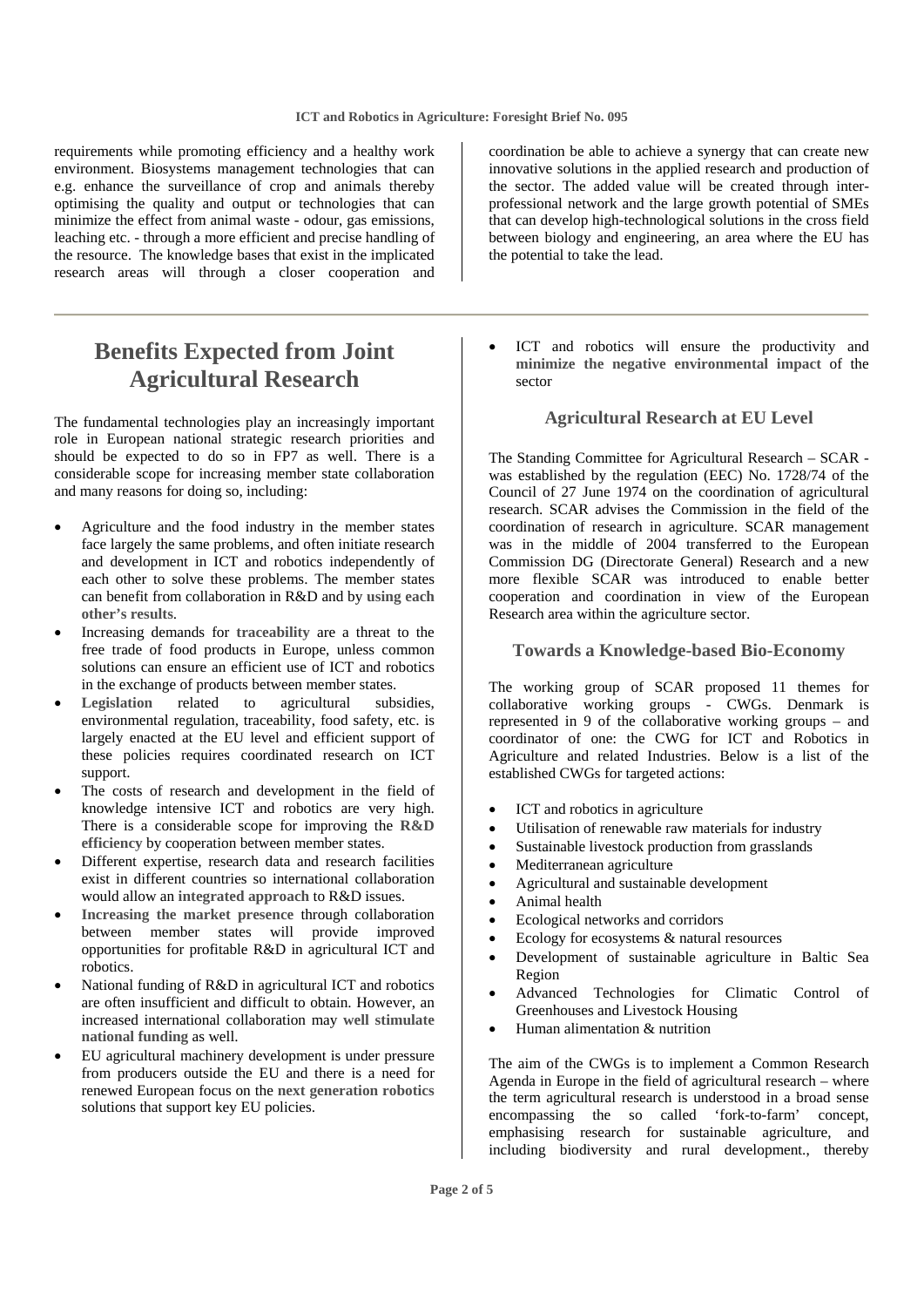addressing topics within a concept of a "the knowledge based bio-economy".

## **Focus area – ICT and Robotics**

The area of the CWG is specified in the figure below. The work area comprises the areas of agriculture and food processing industry until the retail part of the food chain. The group is at present in the state of mapping the national research programmes, generic knowledge and projects within the area, and formulating the R&D themes on ICT and robotics in agriculture and related industries within the next decade. The work will help to focus the group and its future effort.

### **Members**

Presently 18 representatives have joined the CWGs. Their members come from 11 nationalities in the EU and associated countries, 8 countries of which have

## **Mapping Research programmes**

The national research programmes within the area of ICT and robotics in agriculture and related industries are very broad and often found within either agricultural or horticultural research programmes or more high technology or ICT-focused programmes. The national research programmes and strategies need to be examined more closely in order to step up the cooperation and coordination of research activities carried out at national level in the Member States and Associated States through the networking of research activities conducted at national level, and the mutual opening of national research programmes,.

## **Projects on ICT & Robotics**

The different national projects are mainly found within the area of ICT and concern areas as traceability, precision farming incl. positioning, data collection, and registration. There are fewer projects concerning robots and sensors. The

## **Future Themes**

Following themes and their objectives are the result of a process in the SCAR Collaborative Working Group within ICT and Robotics in Agriculture and related Industries:

## **Agricultural Product Quality Sensing and Documentation**

contributed to the preliminary mapping of the R&D in the area.

Experts from Belgium, Denmark, Finland, France, Germany, Greece, Ireland, Israel, Italy, Sweden and Switzerland form the basis of the group.





robot technology projects are primarily on guidance and control issues. Sensor projects are divided into projects with the aim of reducing the use of pesticides or improving the indoor climate of livestock buildings.

## **More Generic Knowledge Needed**

There are a great number of institutes that takes part in the knowledge within the area. What can be seen from the mapping is that the knowledge is very much dispersed on a national scale, and it is not possible to come to any conclusion based on the present material about the extend and importance of collaboration between institutes. Further studies should be undertaken to cover the entire European R&D stakeholders within the area – and the collaboration between them. To include a higher degree of industry driven R&D in the CWG the industrial stakeholders and organisations need to be examined and involved to a much more direct and greater extent than they are today.

The objectives of the theme are to include the whole production chain, managing and tracking, from raw materials to final products and the optimisation of logistics aspects and management, thereby increasing the value of the products by sorting out qualities that consumers ask for as well as to assure food safety.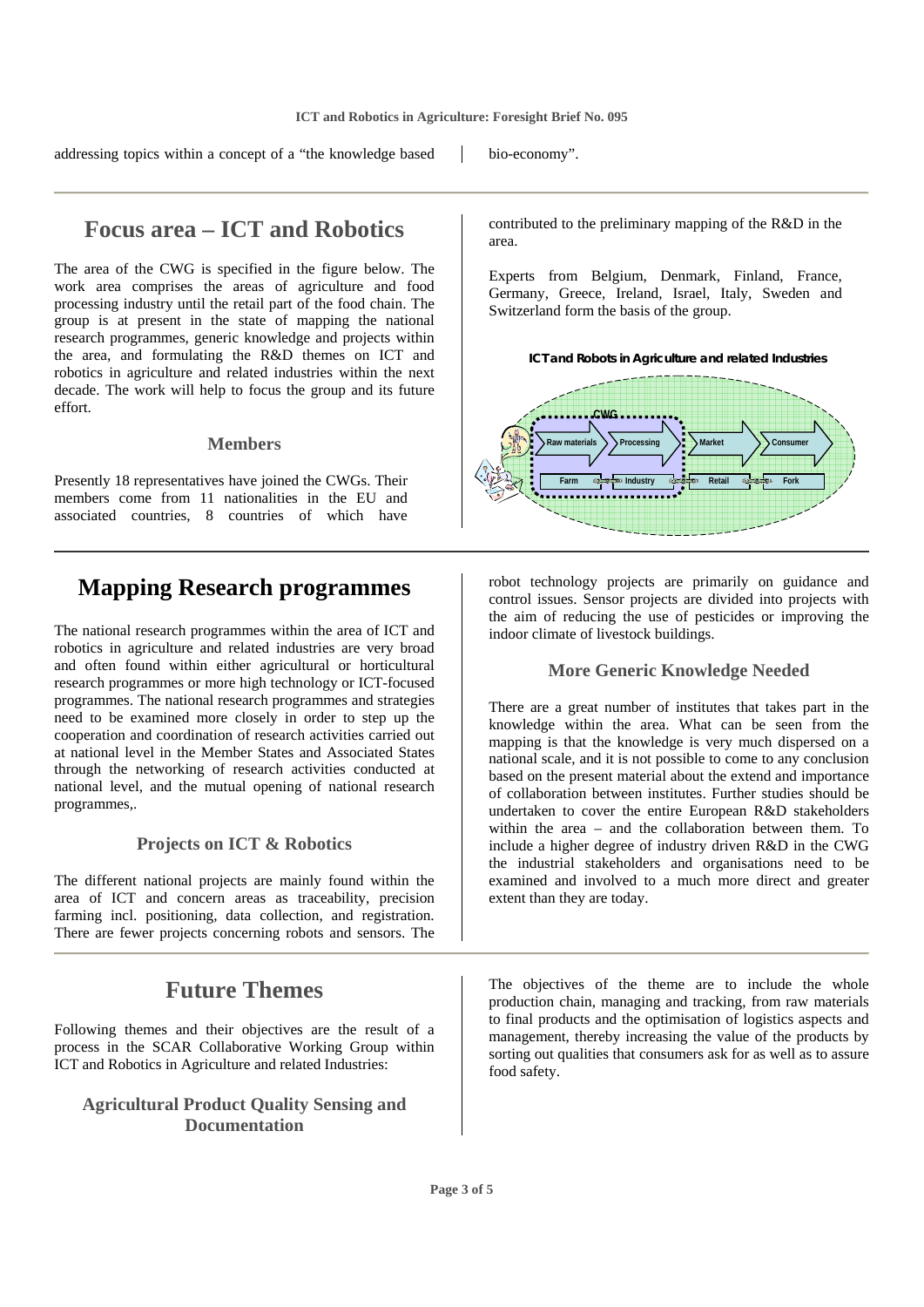## **Agricultural Information, Communication and Management Systems**

The objectives are to foster the creation of open and flexible software architecture based on emerging large scale distributed internet technologies. The software architecture will facilitate the integration of the results provided by the studies in many disciplines including technology development for short-range wireless networks and RFID or MEMS utilizing RF technology, micro-sensing, high frequency technology, networks, human interaction technologies and media.

#### **Precision Livestock Farming**

The objectives are to integrate biological knowledge into ICT and robotics to survey individual animals or groups and use this information for management and decision support. Further objectives are the development of welfare promoting production principles in animal husbandry, e.g. through the use of new technologies for feed, milking, reproduction control and health surveillance.

#### **Precision Crop Farming**

The objective is to optimise in- and output for each sub area of the field to increase the total efficiency as well as eliminating or reducing the negative effects and impact on the environment thus increasing competitiveness for the agricultural crop production in the EU.

#### **Monitoring Agricultural Environment**

The main objective is to monitor the agriculture environment by identifying the most important factors effecting the environment, i.e. greenhouse gases, dust, pesticides, climate,

as well as finding and developing measures taken to eliminate or reduce this negative impact.

### **Automated Agricultural Machinery**

The objective is to address some of the key challenges in automation of agricultural equipment and to support the introduction of robotics in the agricultural domain. Autonomous robotic equipment that will reduce the environmental impact, increase precision and efficiency, and allow care and management of crops in new ways. The work will address the development of robotic systems that can handle the complex, dynamic and semi natural environment encountered in agriculture.

## **Future Initiatives for Food Safety and Sustainable Development**

ICT and robotics are prerequisites for food safety and a sustainable development of future farming and the related industries, and the CWG activities will continue to support the overarching objective to increase coordination of national agricultural research programmes through the following subobjectives:

- information exchange and best practice
- common strategic issues
- ioint activities
- joint/common calls

The research funding organizations and providers of the collaborative working group agree that an **ERA-Net** provides a potential coordination instrument for joint activities and joint/common calls within the focus areas, but there are also promising possibilities in the work within **Technology Platforms** and **Common Research Projects**.

**Sources and References** For any further information concerning the group please refer to Dr. Svend Christensen at Svend.Christensen@agrsci.dk

> Or take a look at the SCAR net homepage: http://ec.europa.eu/research/agriculture/scar/index\_en.cfm

**About the EFMN:** Policy Professionals dealing with RTD, Innovation and Economic Development increasingly recognize a need to base decisions on broadly based participative processes of deliberation and consultation with stakeholders. One of the most important tools they apply is FORESIGHT. The EFMN or European Foresight Monitoring Network supports policy professionals by monitoring and analyzing Foresight activities in the European Union, its neighbours and the world. The EFMN helps those involved in policy development to stay up to date on current practice in Foresight. It helps them to tap into a network of know-how and experience on issues related to the day to day design, management and execution of Foresight and Foresight related processes.